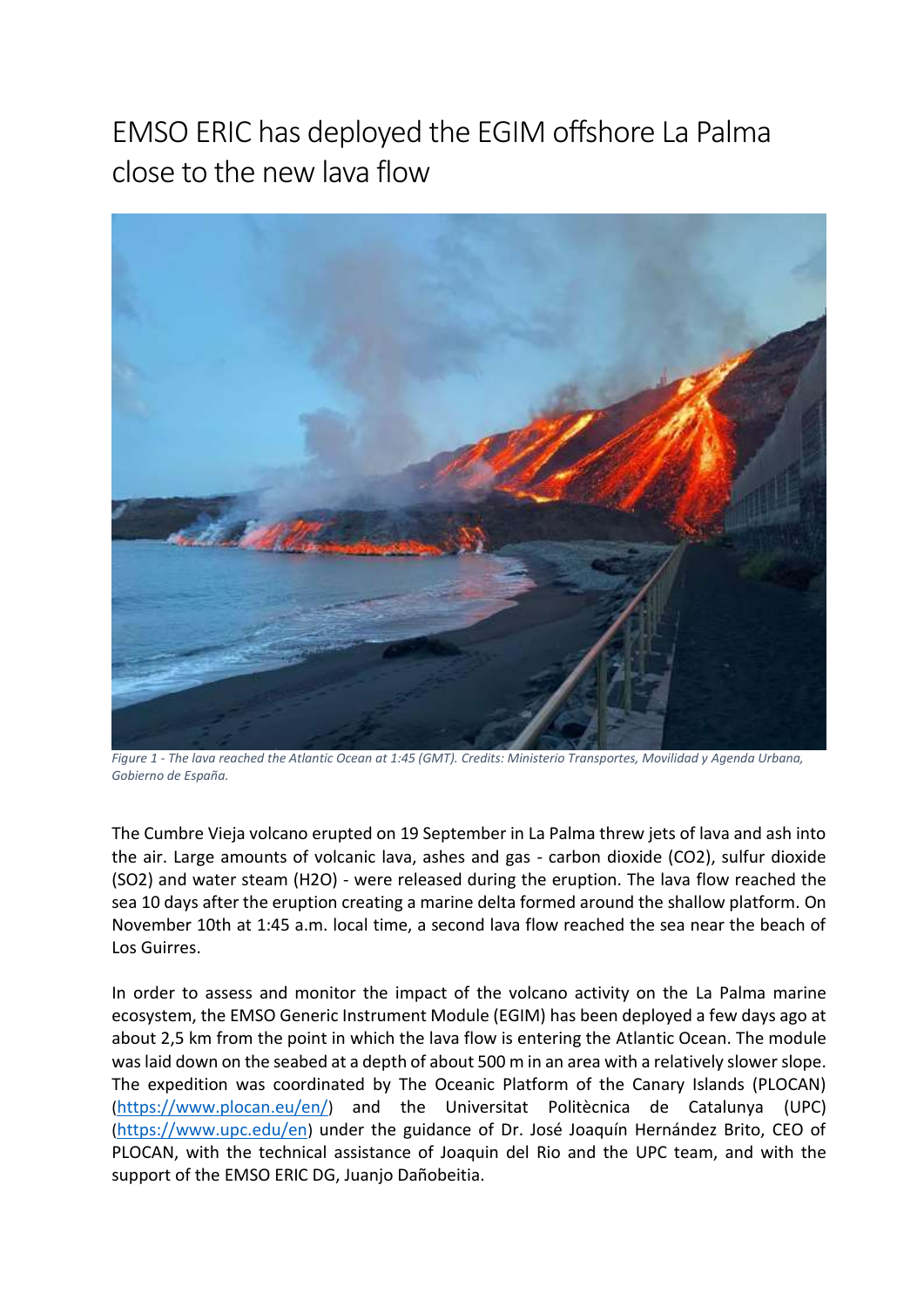



*Figure 2 - The maps of La Palma Island. Location of the deployment of the EGIM in front of the lava flow (yellow dot). The volcano's craters (black dots). The area affected by the lava (in red) and the Nature 2000 protected ecosystems (green areas). The orange square highlights the exclusion zone.*

The EGIM has been developed during the European Project EMSODEV to ensure accurate, consistent, comparable, regional scale, long-term measurements of ocean parameters, which are key to addressing urgent societal and scientific challenges such as climate change, ocean ecosystem disturbance, and marine hazards.

The purpose of the expedition in La Palma is to monitor during the next three



months a series of oceanographic *Figure 3 - The EMSO Generic Instrument Module (EGIM)*

variables in the area in front of the submerged Cumbre Vieja volcano, as well as tremors and acoustic biological variations to assess the influence of the active volcano and the lava flows on the environment.

The set of seven sensors the EGIM hosts will register in La Palma priceless time-series data of the following observables:

- Temperature
- Conductivity
- Pressure
- Dissolved O2
- Turbidity